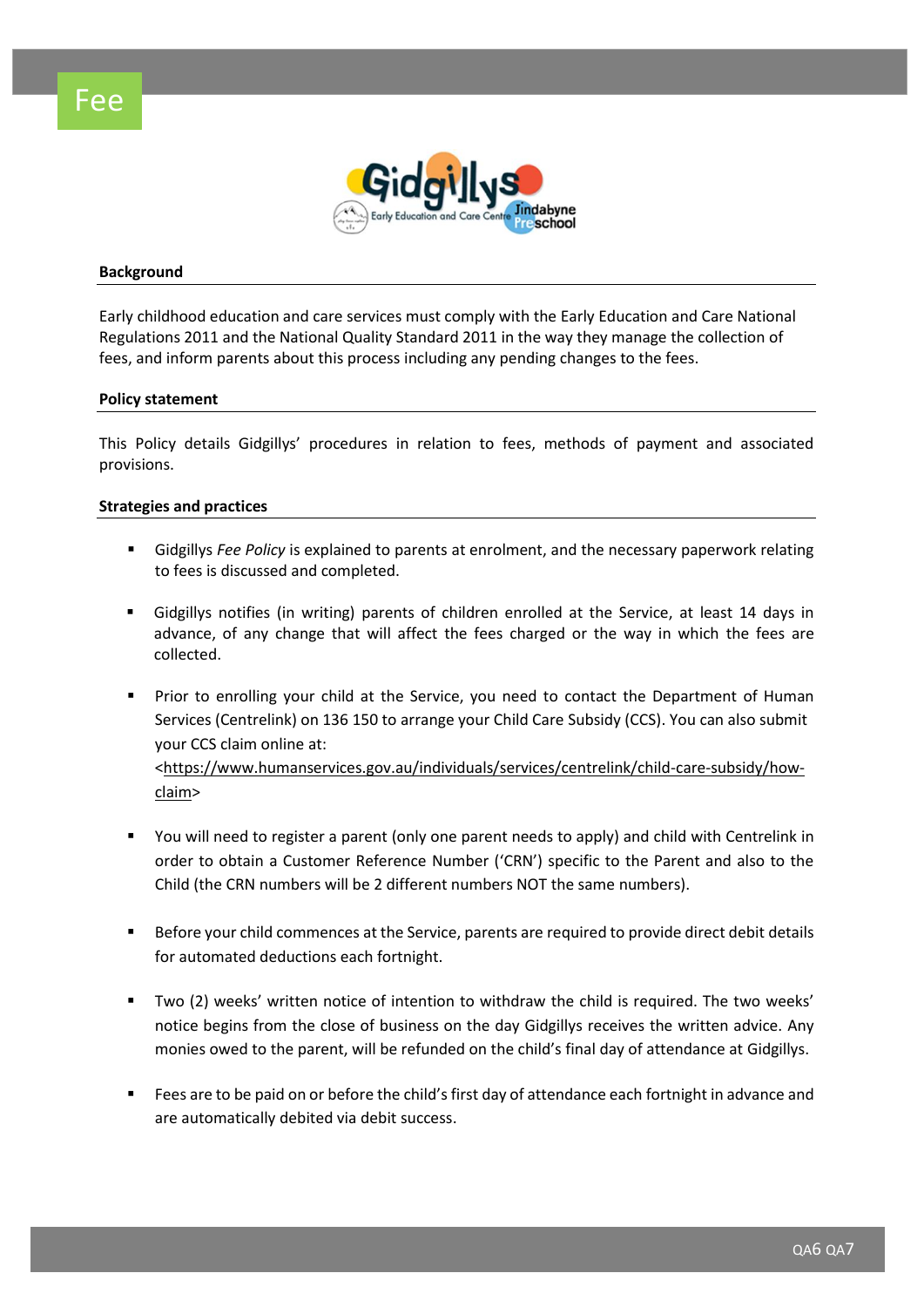# Fee

- Fees apply to sick days, family holidays (more than four weeks in any financial year) and any other absence. Fees are not charged for days when Gidgillys is closed outside of Public Holidays or Public Holidays where the centre is closed. Child Care Subsidy is paid for a child's absences up to 42 days per child each financial year, including Public Holidays. Gidgillys does not exchange days of care and does not arrange make up days.
- Once every fortnight, parents eligible for Child Care Subsidy are provided with a Statement of Entitlement. This statement includes details of the sessions of care provided and the resulting fee reduction amounts, and is based on information about entitlements and payments for each child received in their payment advice generated through the Services CCMS software program (Refer Child Care Provider Handbook, pages 71-73).
- Receipts are issued for all fee payments through our statements which are emailed weekly. The system-generated receipt will show the child's name, the period for which the receipt is issued, the amount paid, and all other details required by regulations (Refer Child Care Provider Handbook, pages 71-73). If an overpayment is made, no refund will be given but the excess will be credited to the family's account.
- Fee reminders are sent to any family one or more weeks' late in the payment of fees. If the fees are not paid within the following week or no arrangement for payment entered into, the child's place at Gidgillys will be at risk.
- Gidgillys requires a full two (2) weeks' written notice of an intention to change the days of attendance or the number of days required in writing via email.
- A late fee (as per the Fee Schedule) is charged for any child collected later than Gidgillys closing time (by the Service's clock). Parents are asked to complete and sign a Late Fee Notice when they collect their child/children.

# **Additional safe practices for babies**

 $\blacksquare$  N/A

# **Responsibilities of parents**

- To ensure fees are kept up to date
- To keep the Service informed of any changes in attendance (e.g. family holidays, other absences)
- To respond promptly to communications from the Department of Human Services (Centrelink) to maintain CCS eligibility.

# **Procedure and forms**

- Fee Schedule
- Late Fee Notice

# **Additional safe practices for babies**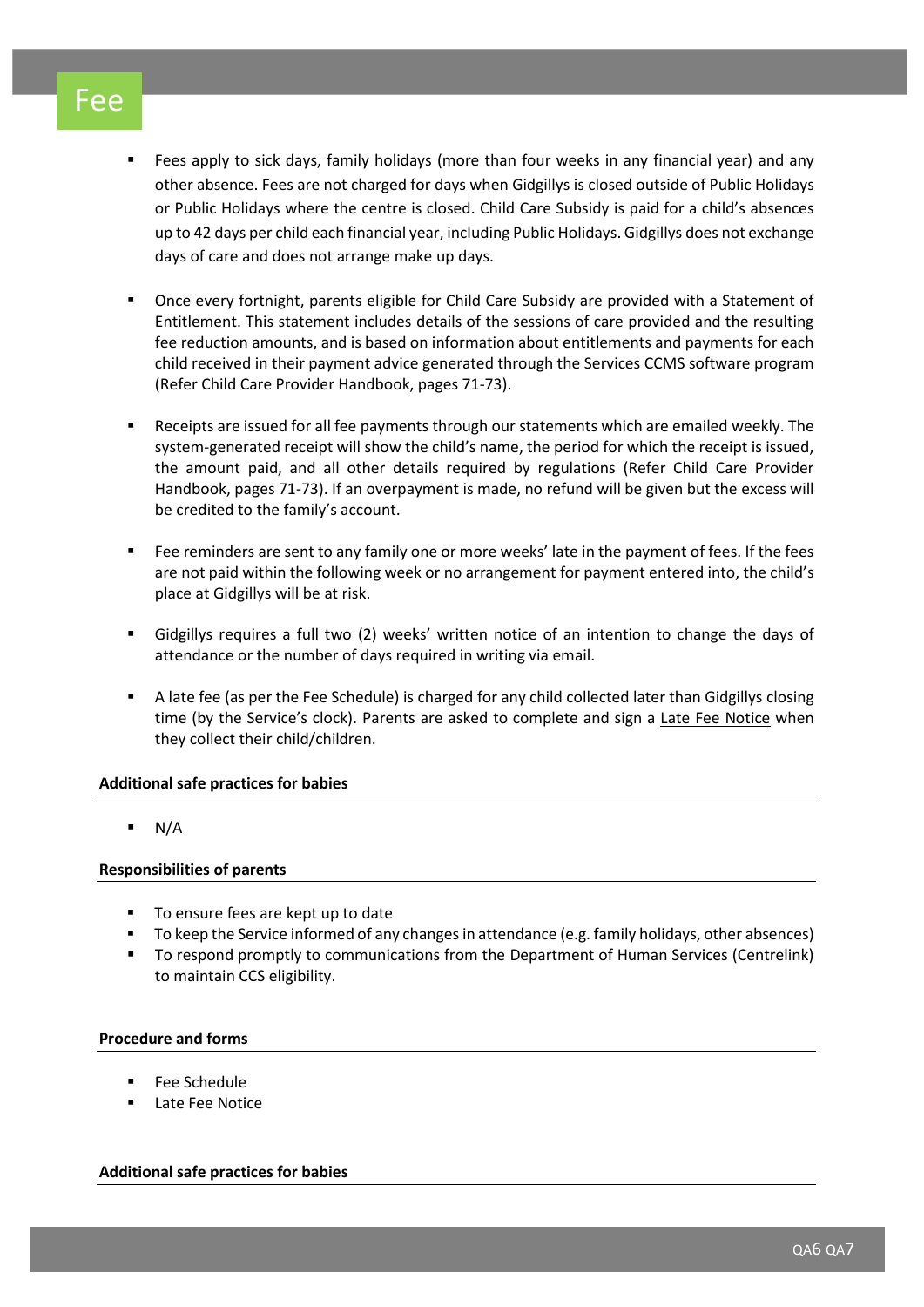$N/A$ 

## **Responsibilities of parents**

- To ensure fees are kept up-to-date.
- To keep Gidgillys informed of any changes in attendance (e.g. family holidays, other absences)
- To respond promptly to communications from Centrelink to maintain CCS eligibility.

## **Procedure and forms**

■ Late Fee Notice

### **Links to other policies**

- **Attendance Policy**
- Enrolment and Orientation Policy
- Interactions with Families Policy

### **Links Education and Care Services National Regulations 2011, National Quality Standard 2011**

| Reg | 168   | Education and care service must have policies and procedures                                                  |  |  |  |
|-----|-------|---------------------------------------------------------------------------------------------------------------|--|--|--|
|     | 172   | Notification of change to policies or procedures                                                              |  |  |  |
|     |       |                                                                                                               |  |  |  |
| QA  | 6.2.2 | Effective partnerships support children's access, inclusion and participation in the program                  |  |  |  |
|     | 7.1.2 | Systems are in place to manage risk and enable the effective management and operation of a quality<br>service |  |  |  |

### **Family Assistance Legislation**

- *[A New Tax System \(Family Assistance\) Act 1999](https://www.legislation.gov.au/Series/C2004A00490)* accessed 29 November 2020
- *[A New Tax System \(Family Assistance\) \(Administration\) Act 1999](https://www.legislation.gov.au/Series/C2004A00491)* accessed 29 November 2020
- [Child Care Subsidy Minister's Rules 2017](https://www.legislation.gov.au/Details/F2019C00168) (Minister's Rules) accessed 29 November 2020
- [Child Care Subsidy Secretary's Rules 2017](http://www.legislation.gov.au/Details/F2018C00473) (Secretary's Rules)
- Any other instruments (including regulations) made under the *[A New Tax System \(Family](https://www.legislation.gov.au/Series/C2004A00490)  [Assistance\) Act 1999](https://www.legislation.gov.au/Series/C2004A00490)* and the *[A New Tax System \(Family Assistance\) \(Administration\) Act 1999](https://www.legislation.gov.au/Series/C2004A00491)* Schedules 5 and 6 to the *[A New Tax System \(Family Assistance and Related Measures\) Act 2000](https://www.legislation.gov.au/Details/C2004C01310)*

### **Sources**

- **Education and Care Services National Regulations 2011**
- Department of Education and Training (Australian Government). <https://docs.education.gov.au/node/50791> accessed 20 November 2020
- Guide to the National Quality Framework 2018 (January 2020 Update): Section 4 Operational Requirements